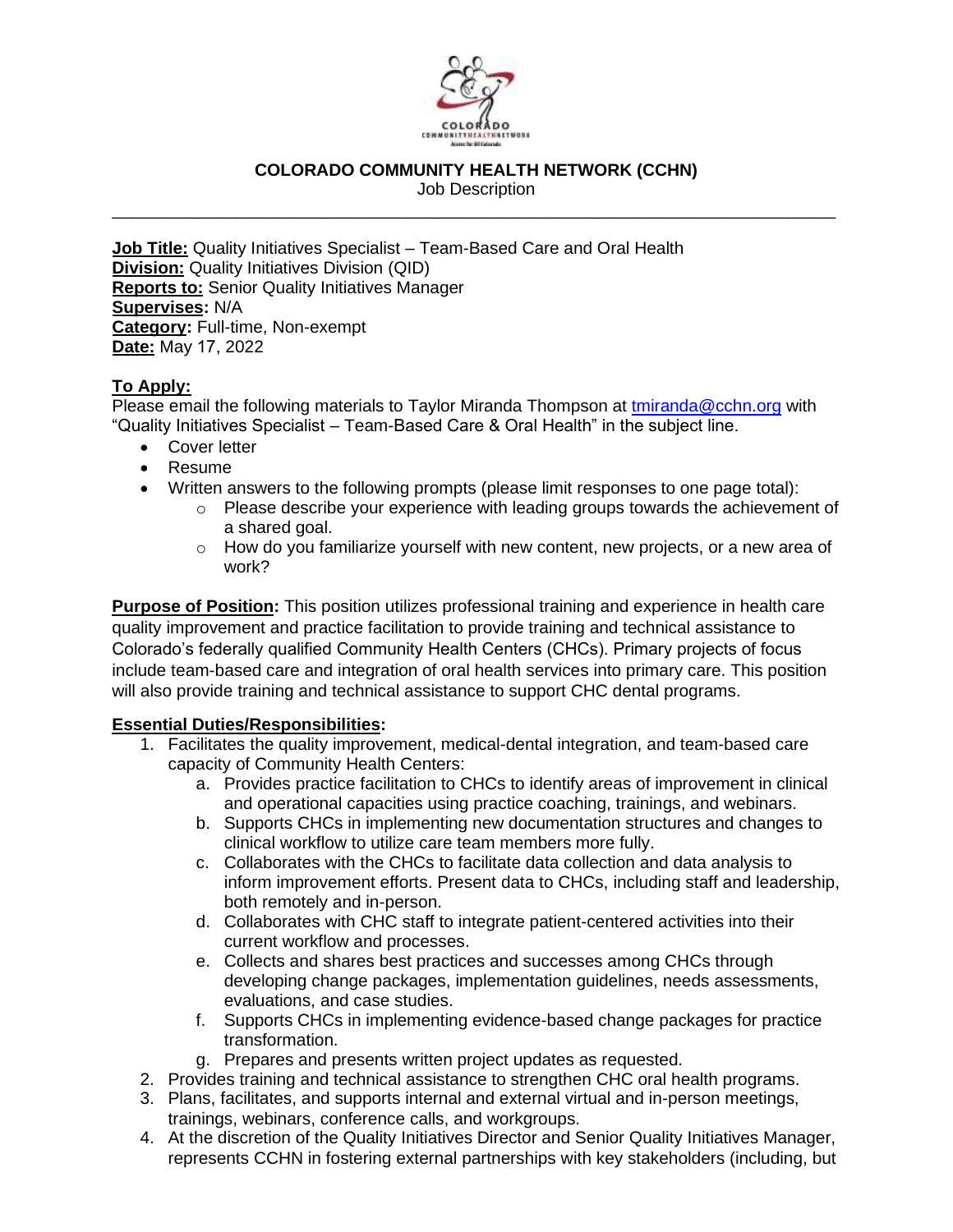not limited to, state agencies, coalitions, etc.) by attending regular state- and region-wide meetings, conferences, and networking events.

5. Reports corporate compliance concerns to CCHN's Corporate Compliance Officer; any CCHN employee who reports a compliance concern in good faith is protected by law from retaliation.

#### **Other Duties/Responsibilities:**

- 1. Takes detailed notes/meeting minutes as necessary to capture key discussions and share updates with relevant parties.
- 2. Provides support to the Colorado Dental Health Network, a peer learning network of Community Health Center dental leaders.
- 3. Submits and tracks completed documents through the CCHN document review process.
- 4. Connects CHC members to CCHN staff for assistance for requests that are outside QI Specialist's area of expertise.
- 5. Performs related responsibilities as assigned by the Senior Quality Initiatives Manager, Quality Initiatives Director, and Vice President of Quality and Operations.

Note: Employees are held accountable for all duties of this job.

# **Job Qualifications:**

- 1. Ability to manage and prioritize multiple tasks.
- 2. Ability to present and interpret complex information to multiple audiences in person and virtually.
- 3. Demonstrated awareness of, and value for, diversity, equity, and inclusion.
- 4. Ability to work with minimal supervision and maximum accountability.
- 5. Ability to work as a team member and work effectively with diverse groups.
- 6. Ability to think critically, problem solve, and practice solution-based thinking.
- 7. Ability to build rapport, credibility, and trust, and maintain effective working relationships.
- 8. Ability to thrive in a complex and rapidly changing environment.
- 9. Ability to process and organize facts and data to define a problem and develop effective solutions.
- 10. Ability to travel, including occasional overnight trips (less than 10%).

# **Knowledge, Skill, and Ability:**

- 1. Knowledge of primary care clinical operations, medical-dental integration, and/or team-based care.
- 2. Proficient in Microsoft Office, Microsoft TEAMS, and ZOOM software.
- 3. Fluency in written and spoken English.
- 4. Proficient written and oral communication skills.
- 5. Comfortable speaking in front of groups and facilitating meetings.
- 6. Demonstrated ability to work with customer/client groups and/or experience in membership organizations.
- 7. Possess technical and analytical writing skills and the capacity to deliver information that is accessible to a diverse audience, including technical and non-technical groups.
- 8. Ability to facilitate group discussions that challenge participants to consider various approaches/solutions.
- 9. Demonstrated ability to work remotely and manage time and tasks.

**Training/Education**: Bachelor's degree in a related field preferred. At least three years of experience in a relevant field, such as in a primary care or Community Health Center setting, oral health/dental, integrated healthcare, or practice facilitation, will be considered in lieu of a degree.